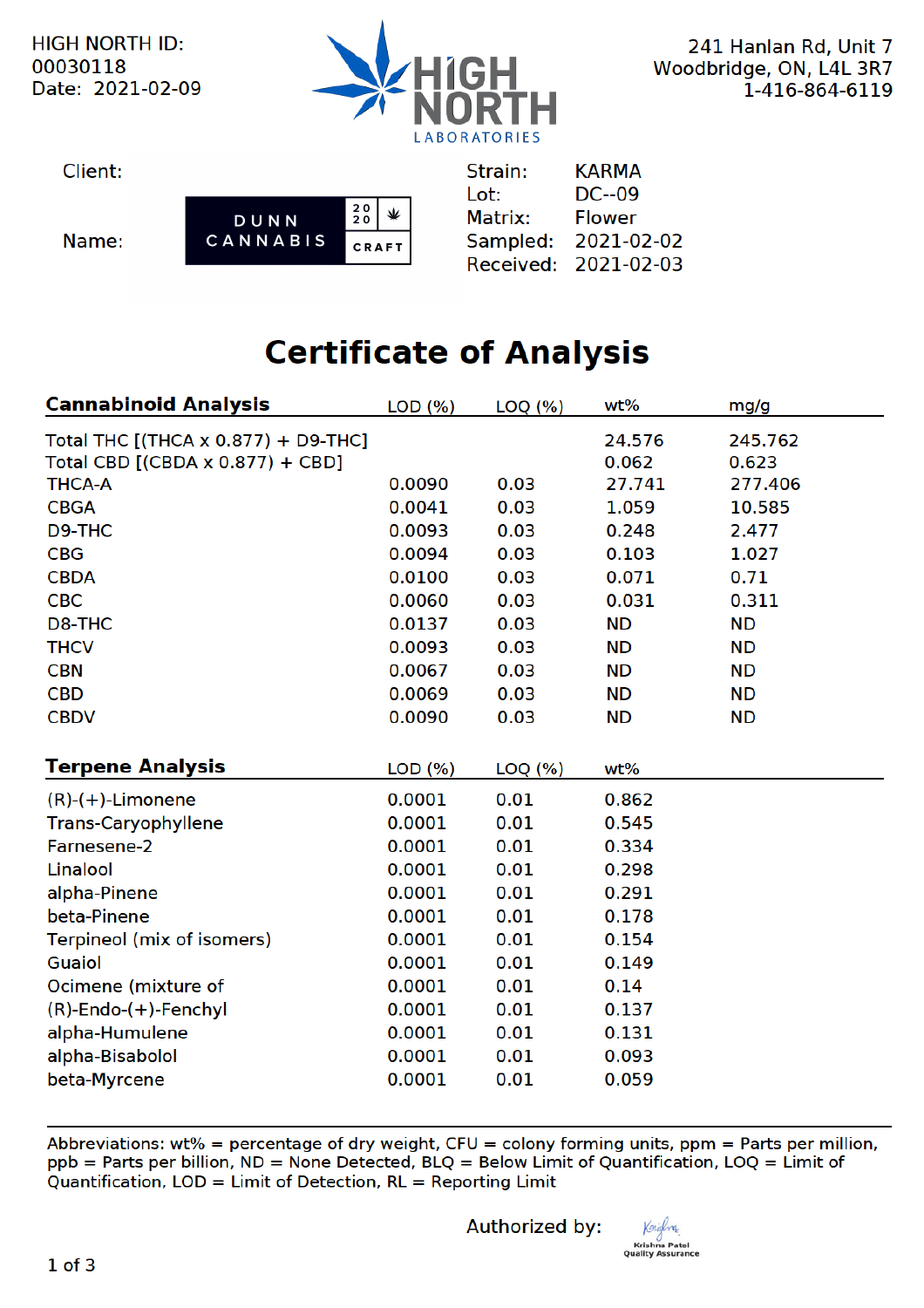| <b>Terpene Analysis</b>   | LOD(%) | LOQ (%) | wt%       |
|---------------------------|--------|---------|-----------|
| Camphene                  | 0.0001 | 0.01    | 0.03      |
| Phytol                    | 0.0001 | 0.06    | <b>ND</b> |
| $(+)$ -Cedrol             | 0.0001 | 0.01    | <b>ND</b> |
| Caryophyllene oxide       | 0.0001 | 0.01    | <b>ND</b> |
| trans-Nerolidol           | 0.0001 | 0.01    | <b>ND</b> |
| Valencene                 | 0.0001 | 0.01    | <b>ND</b> |
| cis-Nerolidol             | 0.0001 | 0.01    | <b>ND</b> |
| Farnesene-1               | 0.0001 | 0.01    | <b>ND</b> |
| alpha-Cedrene             | 0.0001 | 0.01    | <b>ND</b> |
| Pulegone                  | 0.0001 | 0.01    | <b>ND</b> |
| Geraniol acetate          | 0.0001 | 0.01    | <b>ND</b> |
| Nerol                     | 0.0001 | 0.01    | <b>ND</b> |
| Geraniol                  | 0.0001 | 0.01    | <b>ND</b> |
| gamma-Terpineol           | 0.0001 | 0.01    | <b>ND</b> |
| Borneol (isomers)         | 0.0001 | 0.01    | <b>ND</b> |
| Isoborneol                | 0.0001 | 0.01    | <b>ND</b> |
| Hexahydrothymol           | 0.0001 | 0.01    | <b>ND</b> |
| Isopulegol                | 0.0001 | 0.01    | <b>ND</b> |
| Camphor (mix of isomers)  | 0.0001 | 0.01    | <b>ND</b> |
| Fenchone (mix of isomers) | 0.0001 | 0.01    | <b>ND</b> |
| Terpinolene               | 0.0001 | 0.01    | <b>ND</b> |
| Sabinene Hydrate          | 0.0001 | 0.01    | <b>ND</b> |
| Eucalyptol                | 0.0001 | 0.01    | <b>ND</b> |
| gamma-Terpinene           | 0.0001 | 0.01    | <b>ND</b> |
| trans-beta-Ocimene        | 0.0001 | 0.01    | <b>ND</b> |
| alpha-Terpinene           | 0.0001 | 0.01    | <b>ND</b> |
| $(1S)-3$ -Carene          | 0.0001 | 0.01    | <b>ND</b> |
| alpha-Phellandrene        | 0.0001 | 0.01    | <b>ND</b> |
| Sabinene                  | 0.0001 | 0.01    | <b>ND</b> |

# **Total of all quantified terpenes:** 3.401

Abbreviations: wt% = percentage of dry weight, CFU = colony forming units, ppm = Parts per million, ppb = Parts per billion, ND = None Detected, BLQ = Below Limit of Quantification, LOQ = Limit of  $Quantification,  $LOD = Limit$  of Detection,  $RL = Reporting Limit$$